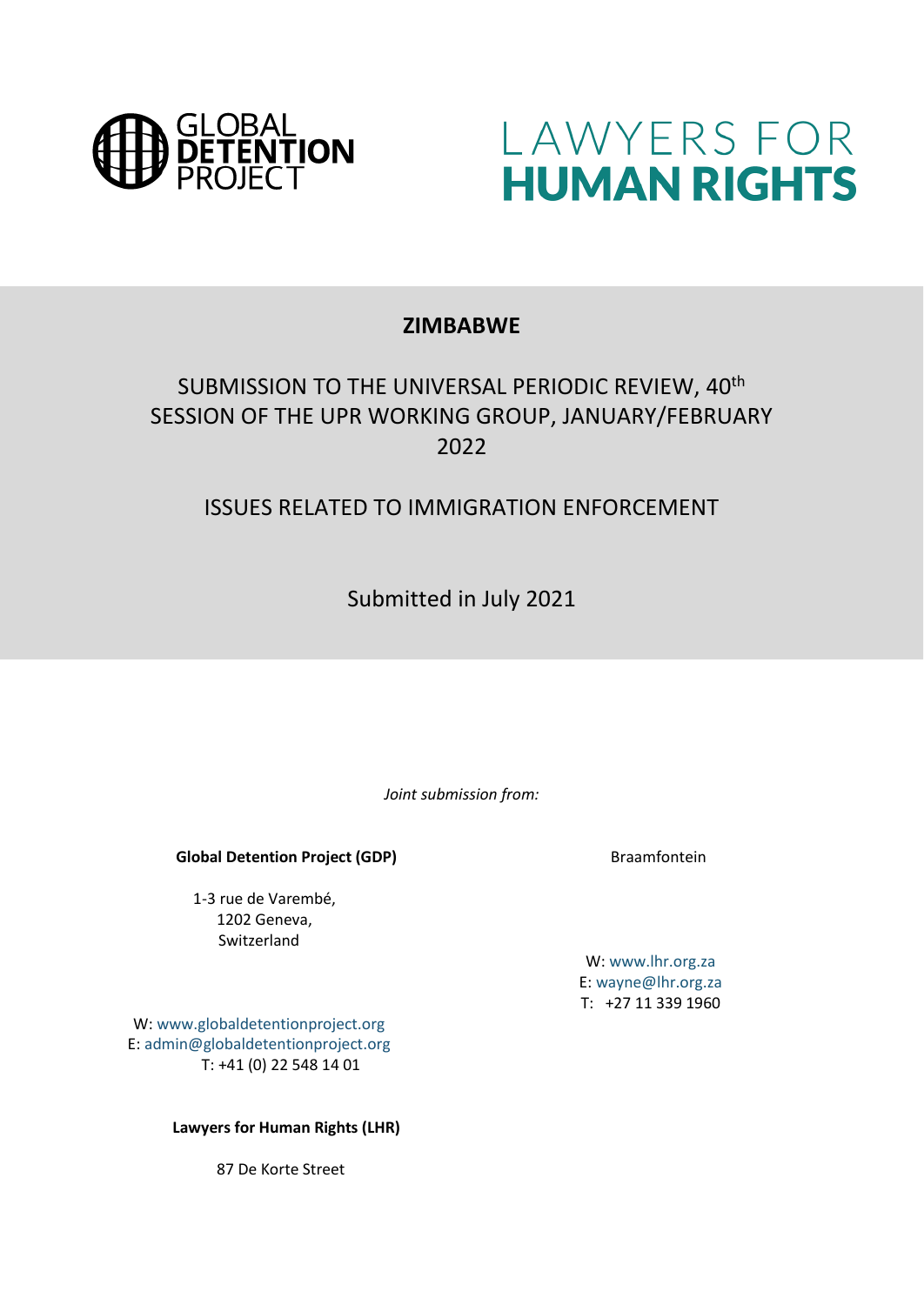#### **ABOUT THE GLOBAL DETENTION PROJECT**

The Global Detention Project (GDP) is a non-profit organisation based in Geneva that promotes the human rights of people who have been detained for reasons related to their non-citizen status. Our mission is:

- To promote the human rights of detained migrants, refugees, and asylum seekers;
- To ensure transparency in the treatment of immigration detainees;
- To reinforce advocacy aimed at reforming detention systems;
- To nurture policy-relevant scholarship on the causes and consequences of migration control policies.

### **ABOUT LAWYERS FOR HUMAN RIGHTS (LHR)**

Lawyers for Human Rights (LHR) is an independent, non-profit human rights organisation, started by a group of activist lawyers in 1979. LHR's programs undertake strategic work in six areas of human rights law, including a key focus on refugee and migrant rights, including immigration detention.

LHR employs a holistic approach to social justice and human rights enforcement that includes strategic litigation, advocacy, law reform, human rights education, and community mobilisation and support.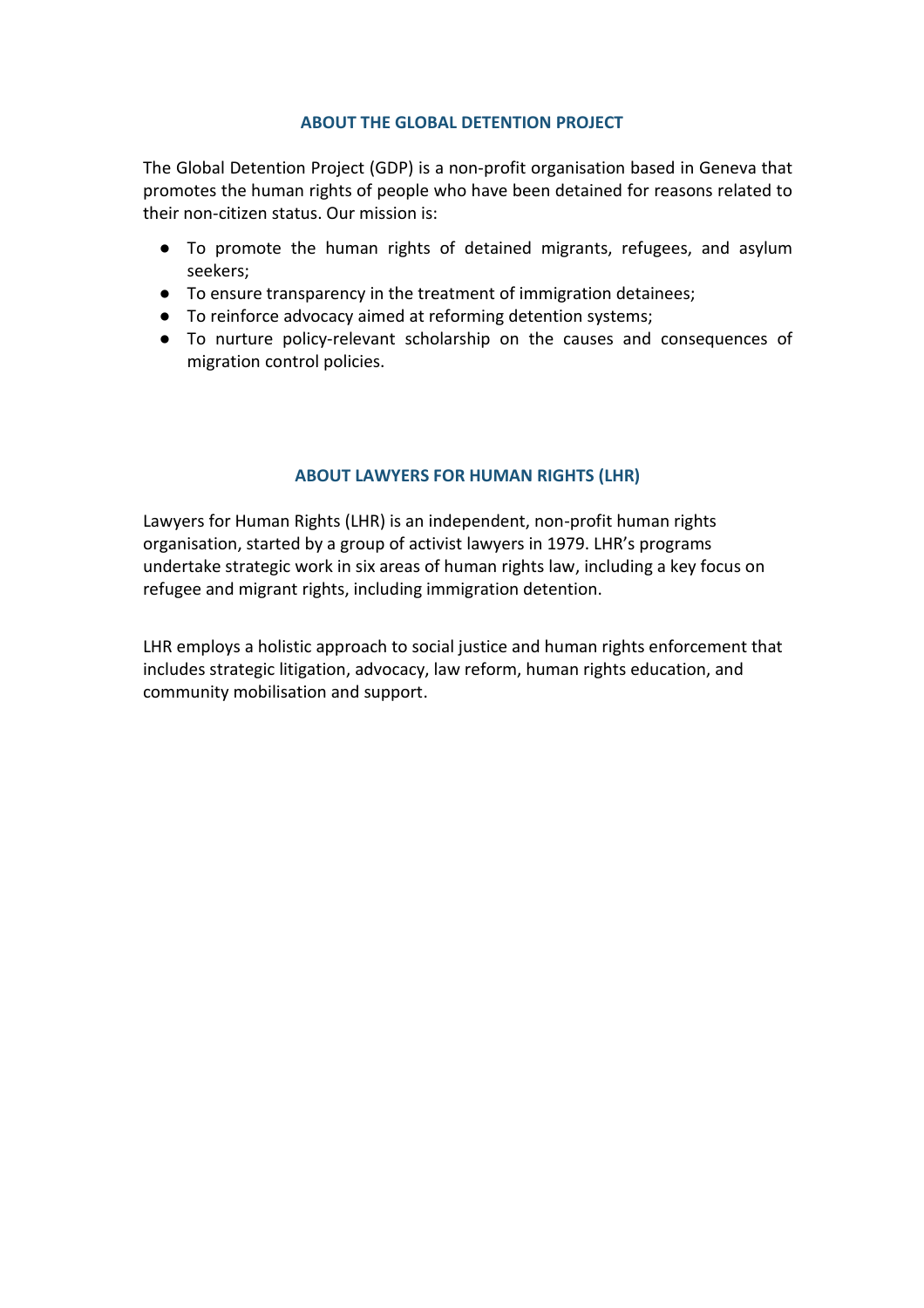#### **ZIMBABWE**

#### **SUBMISSION TO THE UNIVERSAL PERIODIC REVIEW**

#### **40TH SESSION OF THE UPR WORKING GROUP, JANUARY/FEBRUARY 2022**

#### **ISSUES RELATED TO IMMIGRATION ENFORCEMENT**

#### **1. INTRODUCTION**

- 1.1 This submission has been prepared by the Global Detention Project (GDP) and Lawyers for Human Rights (LHR) for the third cycle of the Universal Periodic Review (UPR) of Zimbabwe in January 2022.
- 1.2 This submission focuses on human rights concerns relating to Zimbabwe's immigration enforcement policies.

#### **2. CONTEXT**

- 2.1 Zimbabwe faces a number of migration-related challenges, including significant irregular emigration, transit migration originating elsewhere in Africa en route to South Africa, and refugee arrivals.<sup>1</sup> The country also has a large population of internally displaced people, who numbered more than 270,000 in 2019. According to UNHCR, the country had 9,266 refugees and 11,929 asylum seekers in 2020.<sup>2</sup>
- 2.2 There have been numerous reports in the past indicating the use of migration-related detention measures in Zimbabwe, in particular for migrants en route to South Africa. However, there is little current information about this practice in the country. I
- 2.3 There is a need to better understand the situation of people who have been deported back to Zimbabwe from South Africa and other countries in Africa and elsewhere, as well as the long-term impact of these deportation procedures and the treatment of these people once they are sent back to Zimbabwe.
	- (a) Zimbabweans have reportedly been subjected to unlawful conditions of detention in South Africa prior to their deportation, including being detained without proper procedures and in facilities that are not in compliance with prescribed standards.
	- (b) Problems in South Africa's asylum system that have been documented by Lawyers for Human Rights and other civil society groups in South Africa resulting in Zimbabwean nationals, whether documented or not, becoming vulnerable to unlawful deportation practices. This means that even where Zimbabwean nationals are validly documented, they still remain at risk of unlawful deportation.
	- (c) Human Rights Watch has reported on the deportation of Zimbabwean detainees in South Africa, describing it as "often unlawful."<sup>3</sup> It has reported that while South Africa is party to a number of significant refugee-related international instruments, it continues to defy even "the most basic principle of international refugee law, the principle of non-refoulement."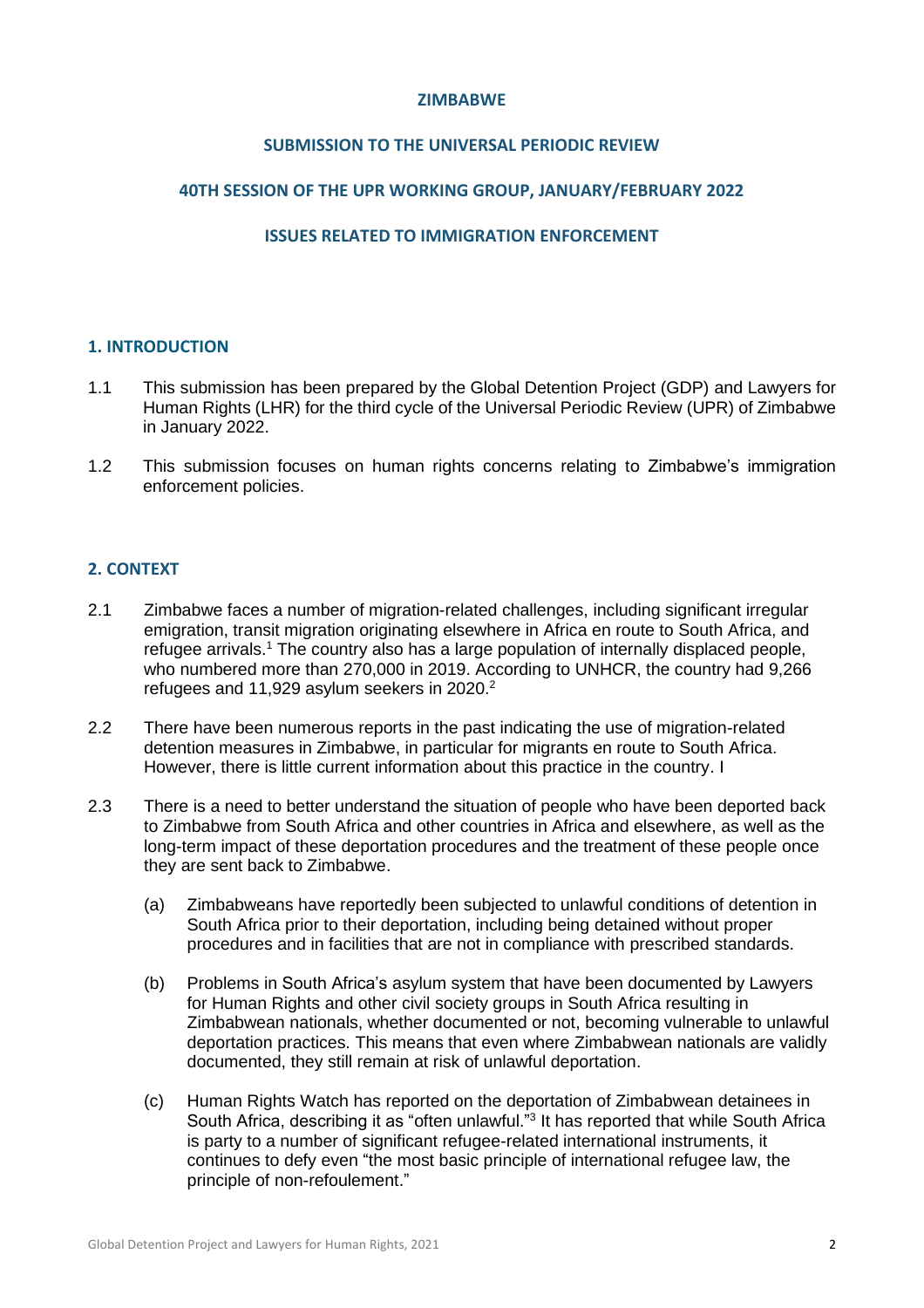- 2.4 There is little publicly available information detailing the measures—if any—that official agencies have taken to protect people in immigration custody since onset of the COVID-19 pandemic, or amongst other vulnerable citizens including refugees.
- 2.5 The key provisions regulating administrative immigration-related detention in Zimbabwe are provided in the country's Immigration Act [Chapter 4:02] of 1979, the Refugees Act [4:03] of 1978, and the Immigration Regulations of 1998 (SI 195/1998).
- 2.6 According to Section 9 of the Immigration Act of 1979, "a person may be detained in terms of section eight in a prison, police cell or other convenient place." Section 8 provides that "an immigration officer may arrest any person whom he suspects on reasonable grounds to have entered or to be in Zimbabwe in contravention of this Act and may detain such a person for such reasonable period, not exceeding fourteen days, as may be required for the purpose of making inquiries as to such person's identity, antecedents and national status and any other factor relevant to the question of whether such person is a prohibited person." In addition, Section 8(2) provides that "an immigration officer may – (a) subject to subsection (3), remove or cause to be removed from Zimbabwe any prohibited person; and (b) pending the completion of arrangements for the removal of a person in terms of paragraph (a) and such removal, subject to section nine, detain that person.
- 2.7 The Immigration Act of 1979 also provides for penalties for entering Zimbabwe at any place other than a port of entry (Section 11(5)) and also for leaving Zimbabwe at any place other than a port of exit (Article 24 (4). Any person who contravenes Section 11(1) and (3) and Section 24(1) and (2), may be found guilty of an offence and liable to a fine or to imprisonment for a period not exceeding one year—or to both such fine and such imprisonment.
- 2.8 The country's Refugee Act of 1978 provides for the detention of refugees. Section 16 provides that "an authorised officer may arrest and detain any recognised refugee or protected person whose expulsion has been ordered in terms of section fifteen." According to Section 15 of the Act, "the minister to whom the administration of the Immigration Act has been assigned, may order the expulsion from Zimbabwe of any recognised refugee or protected person if he considers the expulsion to be necessary or desirable on the grounds of national security or public order." In addition, Section 16 provides that "a recognised refugee or protected may be detained in terms of subsection (1) in a prison, police cell or other convenient place."
- 2.9 According to a 2009 report from the International Organisation for Migration (IOM), 65 people were detained in Zimbabwe for entering irregularly that year, 71 were deported, and 117 were prosecuted. A 2018 report noted that the number of immigration-related detention cases steadily increased from 365 in 2010 to 1,813 in 2014. This trend was reversed in 2015 when the total number of people in detention dropped to 1,381. In 2016 however, the number sharply increased to 2,316. In addition, between 2010 and 2016, the government of Zimbabwe returned 7,196 irregular migrants to 47 different countries.<sup>4</sup> The majority of people deported to Zimbabwe in 2008 were deported from South Africa, <sup>5</sup> while in 2014, the majority of people deported to Zimbabwe were deported from the DRC, and in 2016, from Ethiopia.
- 2.10 In the context of the COVID-19 pandemic, from the commencement of South Africa's nation-wide lockdown, which lasted from 26 March 2020 to June 2020, 705 Zimbabwean nationals were deported from South Africa.<sup>6</sup>
- 2.11 As part of its COVID-19 response, UNHCR has helped install hand-washing stations in the Tongogara refugee camp and supported more than 1,200 children and young people with home-based learning.7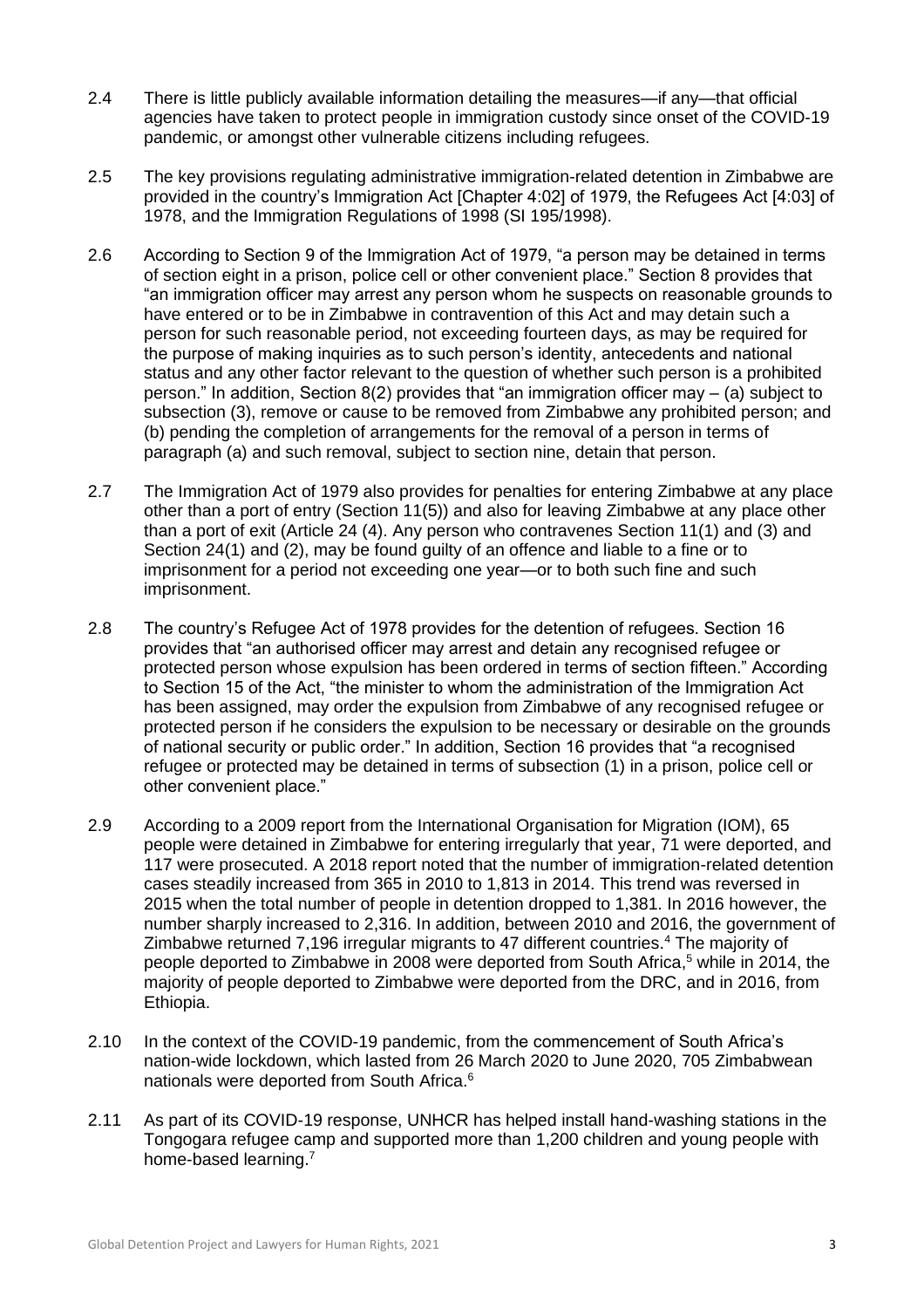- 2.12 Some pandemic-related measures were also taken in Zimbabwe's prisons, which are notorious for their poor and unsanitary conditions, including overcrowding and a lack of basic amenities like running water in cells. In March 2020, the government acknowledged that the country's prisons had a population of 22,000 people despite an official capacity of only 17,000.<sup>8</sup> Between March and June 2020, the government released 4,208 prisoners under a presidential amnesty order. Yet, according to Human Rights Watch (HRW), far too many remained behind bars to allow for social distancing. Lawyers who had visited prisons in Harare in July 2020 told HRW that while masks were being provided, inmates and certain guards did not use them partly due to the lack of information on protective measures against COVID-19.<sup>9</sup>
- 2.13 In October 2020, the Zimbabwean Human Rights NGO Forum and a former prisoner lodged a High Court application seeking to compel the country's finance minister, Mthuli Ncube, to release funds for prison facilities. The claimants argued that the Zimbabwe Prisons and Correctional Services (ZPCS) failed to comply with basic COVID-19 regulations such as the provision of facemasks, hand sanitiser, and social distancing and requested that the state provide water, food, vehicles, COVID-19 tests, and medical supplies.<sup>10</sup> On 2 December 2020, the High Court ordered the government to ensure that every inmate at the Chikurubi Prison receives 60 litres of water daily and ordered the finance minister to release funds for supplementary water and food supply. The Court also ordered the country's prison authority to separate healthy inmates from those who are ill and to provide essential medicines.<sup>11</sup> On 27 January 2021, 110 detainees tested positive for COVID-19 at the Mutimurefu prison—one of the most overpopulated in the country.<sup>12</sup> Two weeks prior, a senior officer at the Chikurubi prison died from the virus and 15 guards in that prison tested positive for COVID-19.<sup>13</sup>

#### **3. RECOMMENDATIONS DURING THE 2ND CYCLE OF UPR**

- 3.1 During the 2<sup>nd</sup> cycle of the Universal Periodic Review (UPR) of Zimbabwe (34<sup>th</sup> Session, February/March 2017) Zimbabwe agreed to examine several recommendations.<sup>14</sup> These included:
	- Ratify the international human rights treaties to which the country is not a party, including the Convention against Torture and its Optional Protocol, and the International Convention for the Protection of All Persons from Enforced Disappearance (Brazil) (para. 132.1).
	- Ratify other human rights conventions, particularly the Convention against Torture and the International Convention on the Protection of the Rights of All Migrant Workers and Members of Their Families (Congo) (para. 132.2).
	- Ratify the core international human rights instruments, including the Convention against Torture, the Convention on the Rights of Persons with Disabilities, all Optional Protocols to the Convention on the Rights of Child, the Protocol to Prevent, Supress and Punish Trafficking in Persons, especially Women and Children, supplementing the United Nations Convention against Transnational Organised Crime, and the First Optional Protocol to the International Covenant on Civil and Political Rights, and incorporate them into national legislation (Slovenia) (para. 132.33).
	- Issue standing invitations to the special procedures for their country visits (Japan) (para. 132.39).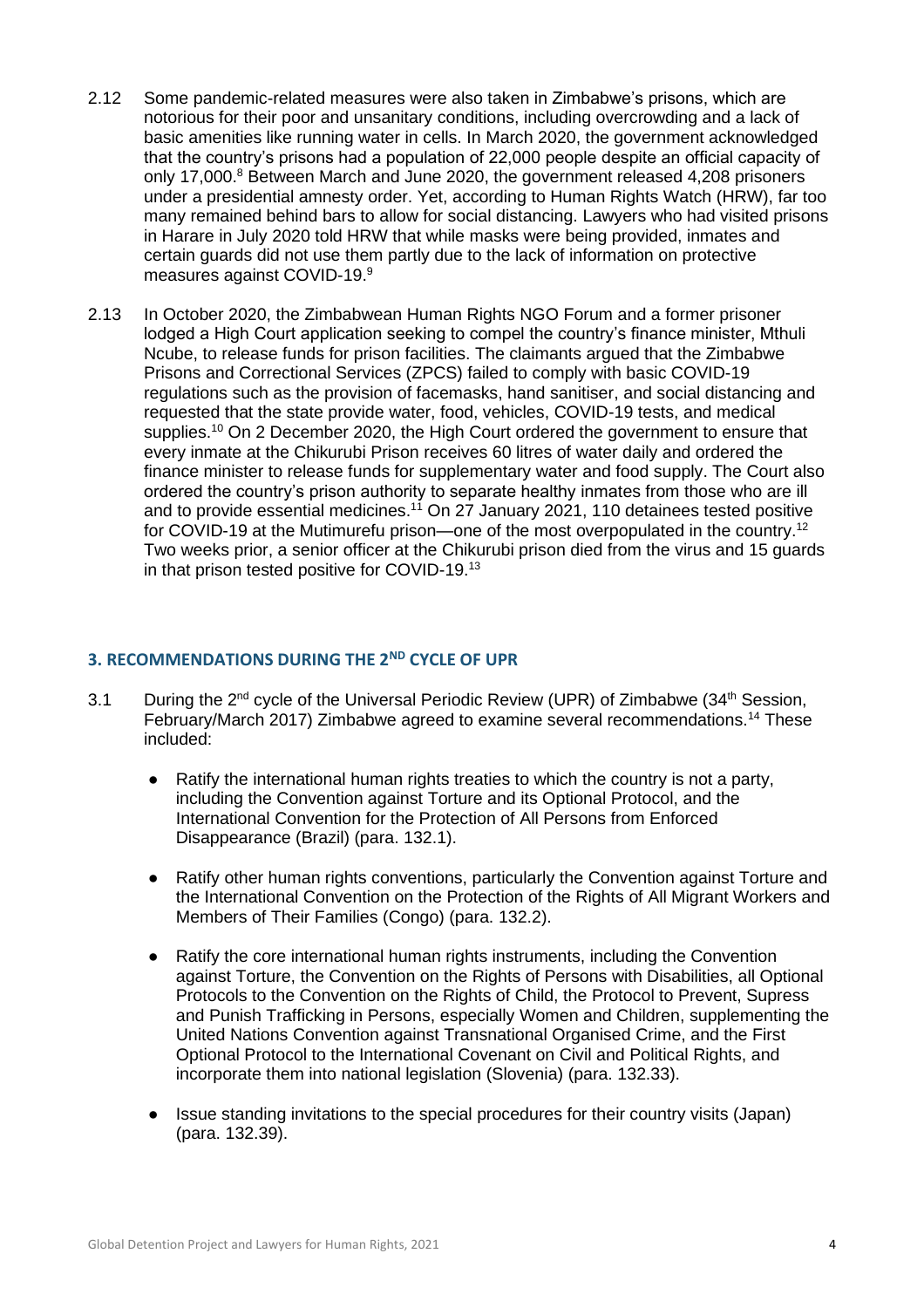● Consider amending the existing legislation to ensure that children born in Zimbabwe. regardless of their parents' origins, are issued with birth certificates and ensure the paternity rights of all children born out of wedlock (Namibia) (para. 132.79).

#### **4. RECOMMENDATIONS FROM OTHER HUMAN RIGHTS BODIES**

- 4.1 In 2016, the Committee on the Rights of the Child (CRC) recommended that the State party: "(a) Take measures to ensure that all children born in the State party have the legal right to be registered at birth with a name, regardless of their parents' citizenship status and/or country of origin, and that they have equal access to health care, protection, education and other social services; (b) Consider ratifying the 1961 Convention on the Reduction of Statelessness and amend its domestic legislation on nationality accordingly so as to ensure that every child enjoys the right to acquire a nationality."<sup>15</sup> The CRC also urged the State party to "(f) Continue the Pretrial Diversion Programme and ensure that children have access to alternative disciplinary measures to deprivation of liberty, such as probation, mediation, counselling or community service, and ensure that detention is used as a last resort; (g) Establish child-sensitive complaint mechanisms regarding ill-treatment and torture of children in police custody and detention; (h) Ensure the independent monitoring of places where children are deprived of their liberty."<sup>16</sup>
- 4.2 In its concluding observations of 2020, the Committee on the Elimination of Discrimination against Women (CEDAW) recommended that Zimbabwe "Promote the use of alternatives to detention, especially for pregnant women, mothers of young children and women heads of household, improve the conditions in female detention facilities in accordance with the United Nations Rules for the Treatment of Women Prisoners and Non-custodial Measures for Women Offenders (the Bangkok Rules) and enhance the measures to protect women in detention from gender-based violence, including through regular monitoring and independent and confidential complaint mechanisms."<sup>17</sup>

#### **5. RECOMMENDATIONS**

- 5.1 Since the second cycle of the UPR (34<sup>th</sup> Session, February/March 2017), Zimbabwe has yet to ratify the International Convention on the Protection of the Rights of All Migrant Workers and the Convention against Torture and Other Cruel Inhuman or Degrading Treatment or Punishment.
- 5.2 Based on the information provided above, Zimbabwe should consider implementing the following measures to bring it in line with its international obligations and improve its human rights record with respect to vulnerable migrants, refugees, and asylum seekers:
	- Ratify the Convention against Torture and Other Cruel Inhuman or Degrading Treatment or Punishment.
	- Ratify the International Convention on the Protection of the Rights of All Migrant Workers.
	- Provide public access to regularly updated statistics concerning migration-related detention procedures and deportations, including disaggregated information broken down according to gender, age, and reason for detention and/or removal.
	- Disclose information about measures being taken to protect immigration detainees during the pandemic.
	- Provide detailed information on where—and in what conditions—refugees and migrants are detained for reasons related to their nationality, or asylum, refugee or residence status.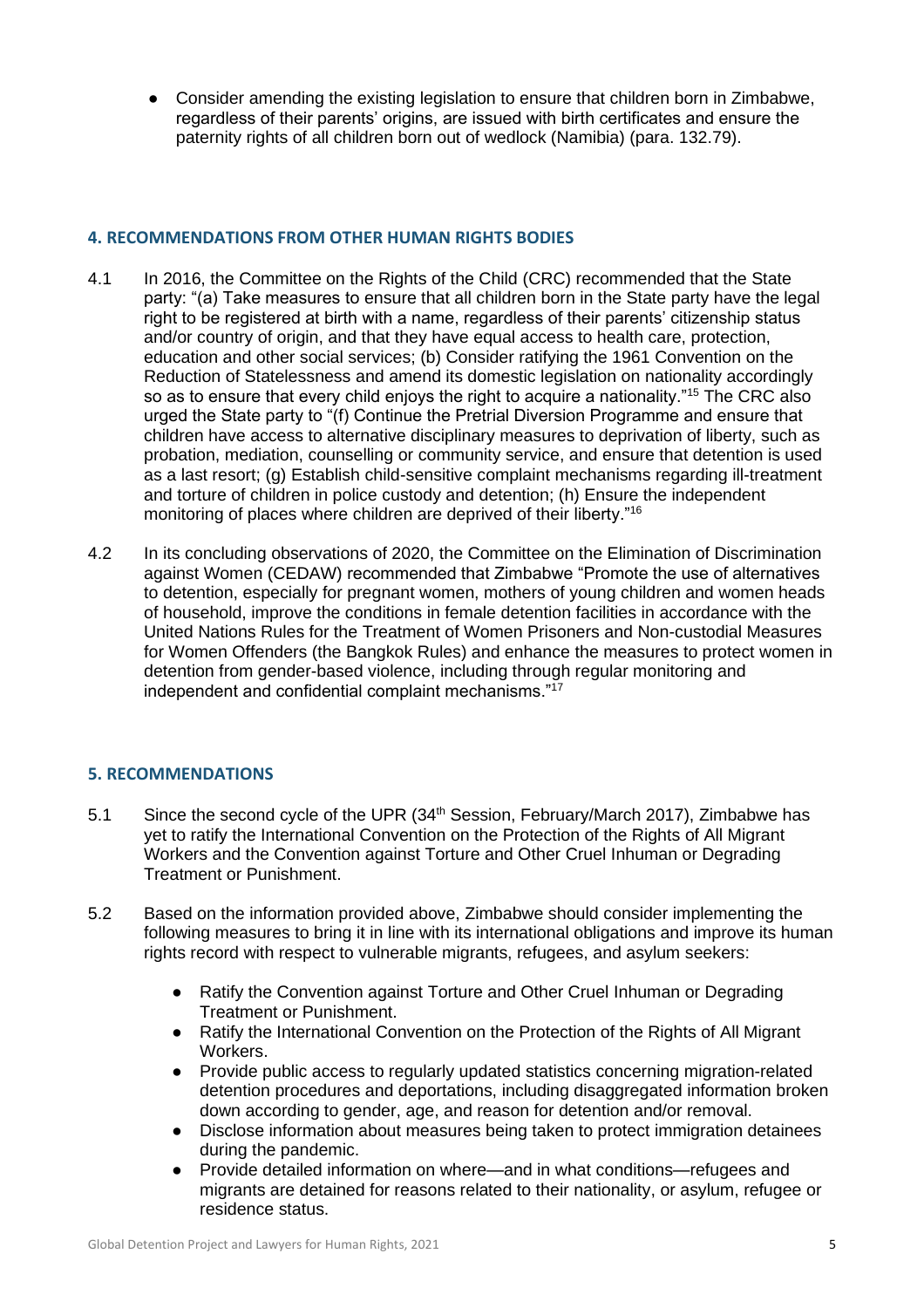- Ensure that child migrants,<sup>18</sup> refugees, and asylum seekers are not placed in detention and instead provide proper care and assistance, in line with the recommendations of prominent UN human rights monitoring bodies.
- Ensure that sites used to accommodate refugees, asylum seekers, migrants, and stateless persons are adequately equipped with sanitation supplies and have implemented other measures to prevent the spread of COVID-19.
- Engage the South African government and Southern African Development Community ("SADC") leadership on the implementation of a SADC visa in order to de-criminalise migration in the region, which will reduce unlawful deportation from South Africa back to Zimbabwe and result in humane management of movement in the region more generally.
- Provide information about whether vulnerability assessments are made in advance of placing an individual in migration-related detention.<sup>19</sup>
- Provide information about the procedures that are used to determine the necessity and proportionality of each detention order, including whether non-custodial measures are systematically considered before detention orders are made.
- Provide annual statistics on the numbers of non-citizens who have been prosecuted for immigration-related offences and the grounds for criminal prosecution.
- Release detainees whose detention is unlawful or unnecessary, including anyone whose deportation is not possible amidst the COVID-19 pandemic.
- Ensure that centres used to accommodate refugees, asylum seekers, migrants, and stateless persons are adequately equipped with sanitation supplies and have implemented other measures to prevent the spread of COVID-19.